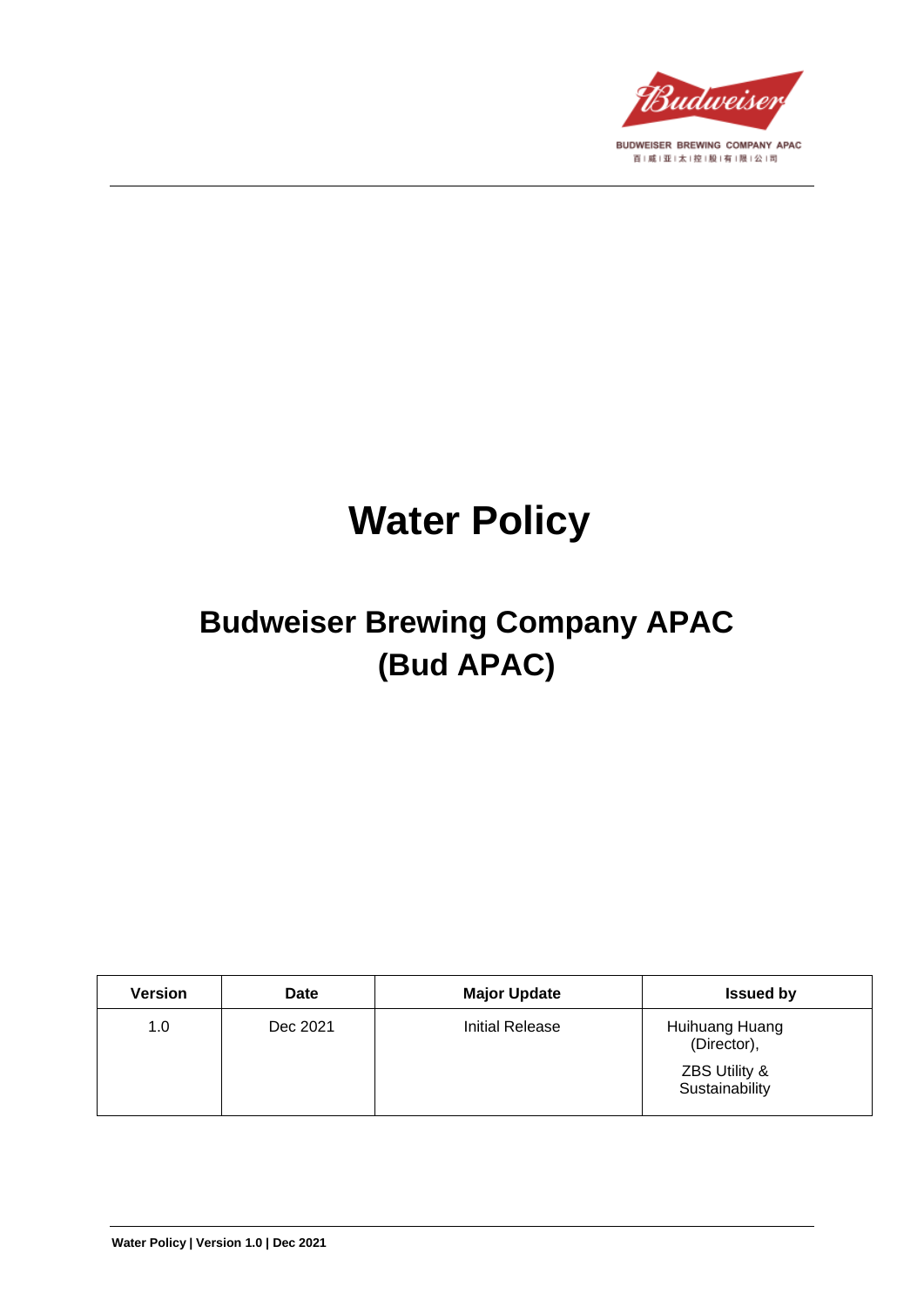#### **Table of Contents**

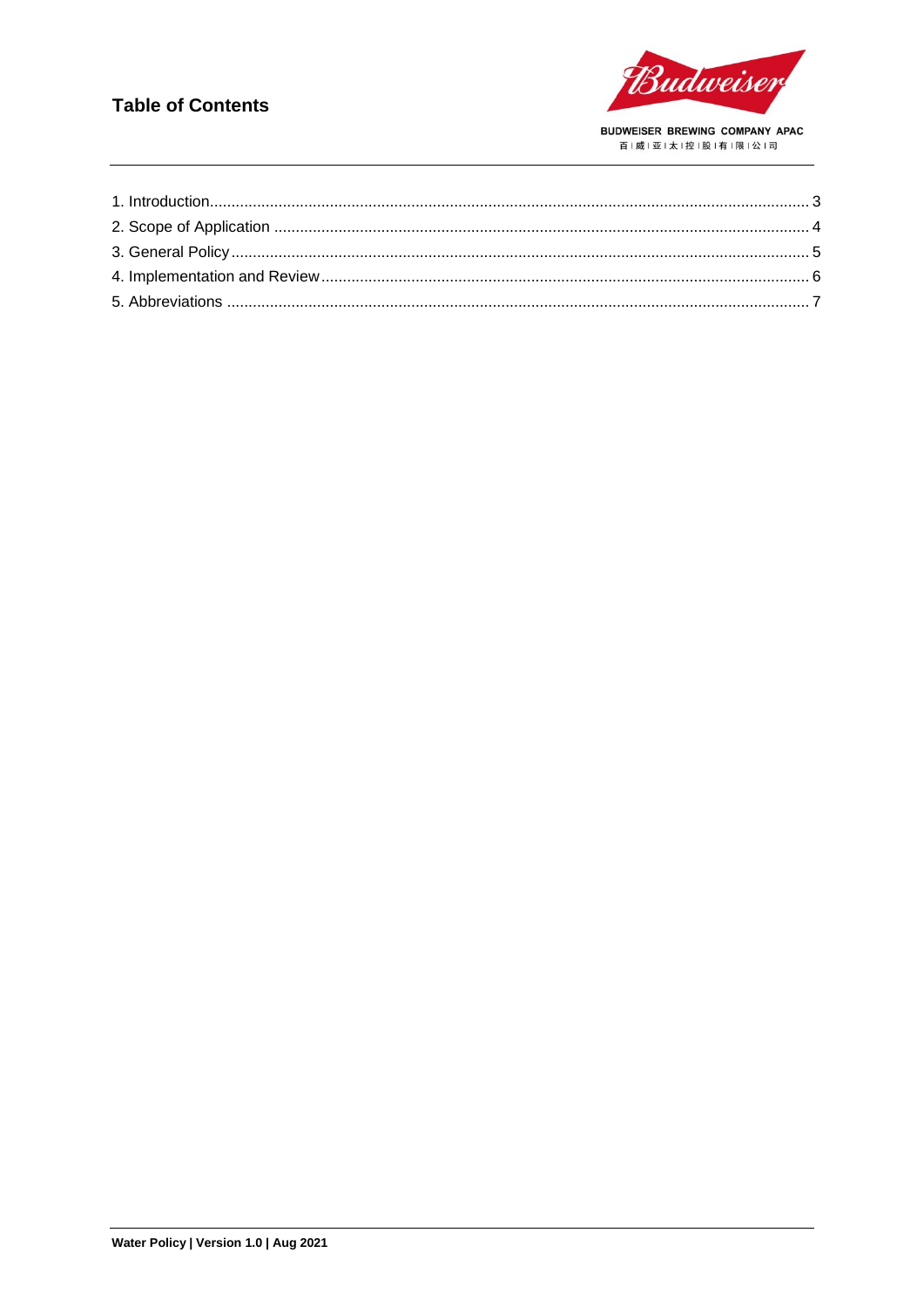

#### <span id="page-2-0"></span>**1. Introduction**

- 1.1 This Water Policy ("Policy") describes the stance and approaches of Budweiser Brewing Company APAC ("Bud APAC" or the "Group") to promote water stewardship. At Bud APAC, we are committing to building a **#FutureWithMoreCheers**. To do so, we are determined to sustain our company together with a healthy environment and thriving communities, while creating economic, environmental and social values for our stakeholders and business.
- 1.2 The combined effects of population growth, economic development, and climate change have contributed to increasing water stress on a global scale. Increasing demand and pollution, together with changing weather and water cycles will continue to impact the availability of water. At Bud APAC, we have a creed of "No water, no beer!". Water is our number one ingredient, and we value every drop. Moreover, water is a critical resource for the well-being of our communities. About 10% of our breweries are located in proximity to watersheds identified as facing "high water stress" – It is our role as the world's leading brewer to work towards water stewardship. While there is no single solution to address water challenges, we continue to make collaborative efforts and progress in achieving measurable impact along our value chain.
- 1.3 Bud APAC is committed to achieving its water stewardship goal of enhancing water availability and quality in the communities where we operate. Aligned with our 2025 Sustainability Goals and the United Nations Sustainable Development Goals ("UN SDGs"), our water stewardship goal delivers a clear strategy and measurable, positive impact on the environment and our communities. Water withdrawal, consumption and discharge need to be addressed at a basic level. As such, we establish context-based strategies for the water basins we rely on and have set ambitious brewery-level water usage targets.
- 1.4 Our production in and operations at over 40 breweries across APAC depend on a reliable supply of clean water. To sustain this, we have invested in water availability and water quality improvement in communities, especially those facing significant water stress. We have set stringent standards beyond local requirements to monitor discharge into local water bodies and have made commitments to drive sustainable agricultural practices.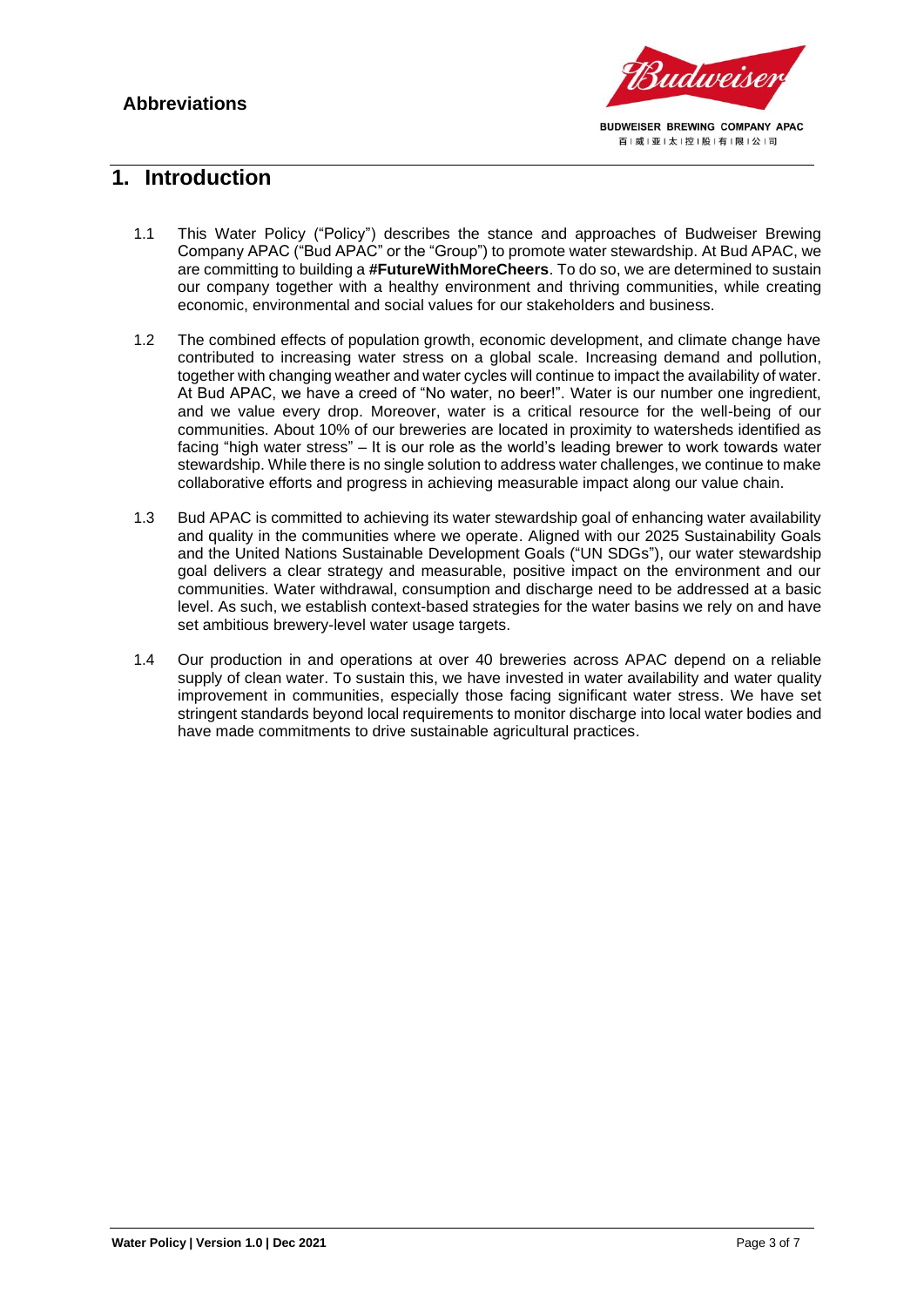

## <span id="page-3-0"></span>**2. Scope of Application**

2.1 All Business Units ("BUs") under Bud APAC, contractors and others working on the Group's behalf should comply and refer to this Policy.

Other Relevant Policy for Reference:

• Click here to [see](https://budweiserapac.com/ace_files/files/policy2021/BudAPAC_Environmental%20Policy.pdf) our Environmental Policy.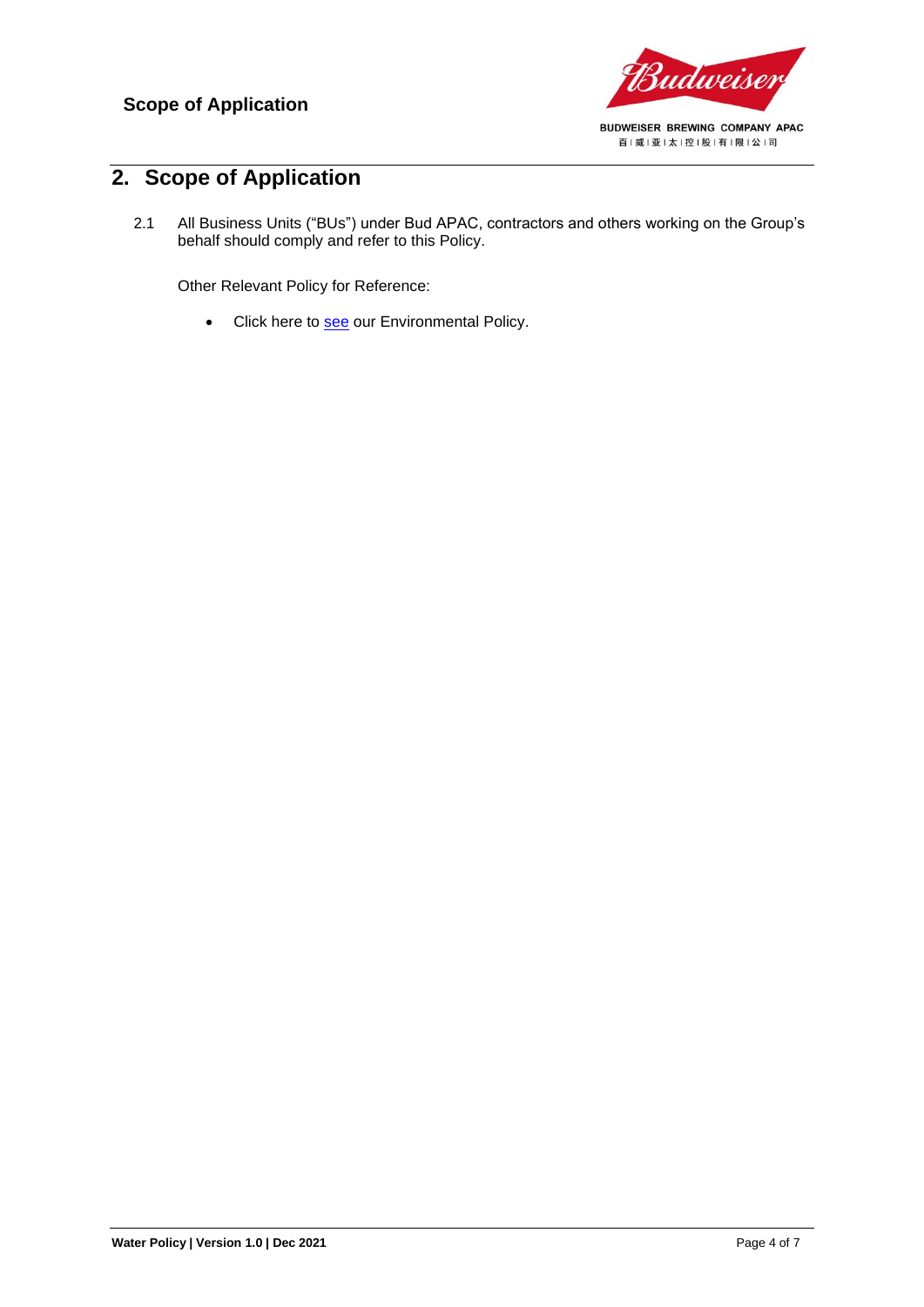

### <span id="page-4-0"></span>**3. General Policy**

- 3.1 Bud APAC is committed to steering water stewardship throughout our operations and value chain. This commitment focuses on minimizing water discharge, reducing water consumption intensity and improving water availability and quality in our communities, especially those facing high water stress. We will strive to:
	- Comply with all relevant laws, regulations and standards in all APAC markets that we serve and operate;
	- Integrate industry best practice into our operations and through our Responsible Sourcing Policy encourage our business partners to do the same;
	- Anticipate and prepare for emerging environmental regulations and increasing societal expectations; and
	- Transparently disclose our context-based targets and progress.
- 3.2 Accordingly, we will:
	- Undertake annual water risk assessment using the World Resources Institute's ("WRI") Aqueduct tool and our internal custom-made Water Risk Toolkit to assess the respective level of water risks across our operations in APAC and identify opportunities to increase water use efficiency at the brewery level;
	- Apply the same set of water risk assessments for the agricultural commodities that we source;
	- Conduct environmental impact assessment ("EIA") and/or due diligence to identify and address water-related impacts in our greenfield and implement water efficiency measures throughout our new operations to optimize water use and minimize water discharge;
	- Implement technologies, processes and monitoring systems to maintain or enhance the quality of the effluent discharge and prevent untreated discharge. This is monitored on a daily basis;
	- Prevent any untreated discharge from production and strive to progressive achieve "Zero Discharge" breweries through the application of advanced technologies to "Reduce-Reuse-Recycle" water onsite (our brewery in Suqian, China has become the first "Zero Discharge" brewery in APAC);
	- Provide fully functioning and safely managed water, sanitation and hygiene ("WASH") services to uphold the highest standard of employee health and safety as well as food safety;
	- Track and report the progress of our water stewardship goals through our internal sustainability dashboard and external annual ESG Report;
	- Advocate responsible water practices and increase water stewardship awareness with our internal and external stakeholders, especially the agricultural farmers we source from; and
	- Collaborate with industry players, policymakers, non-governmental organizations ("NGOs") and other potential stakeholders (e.g. river basin management authorities) to advance water policies and innovations.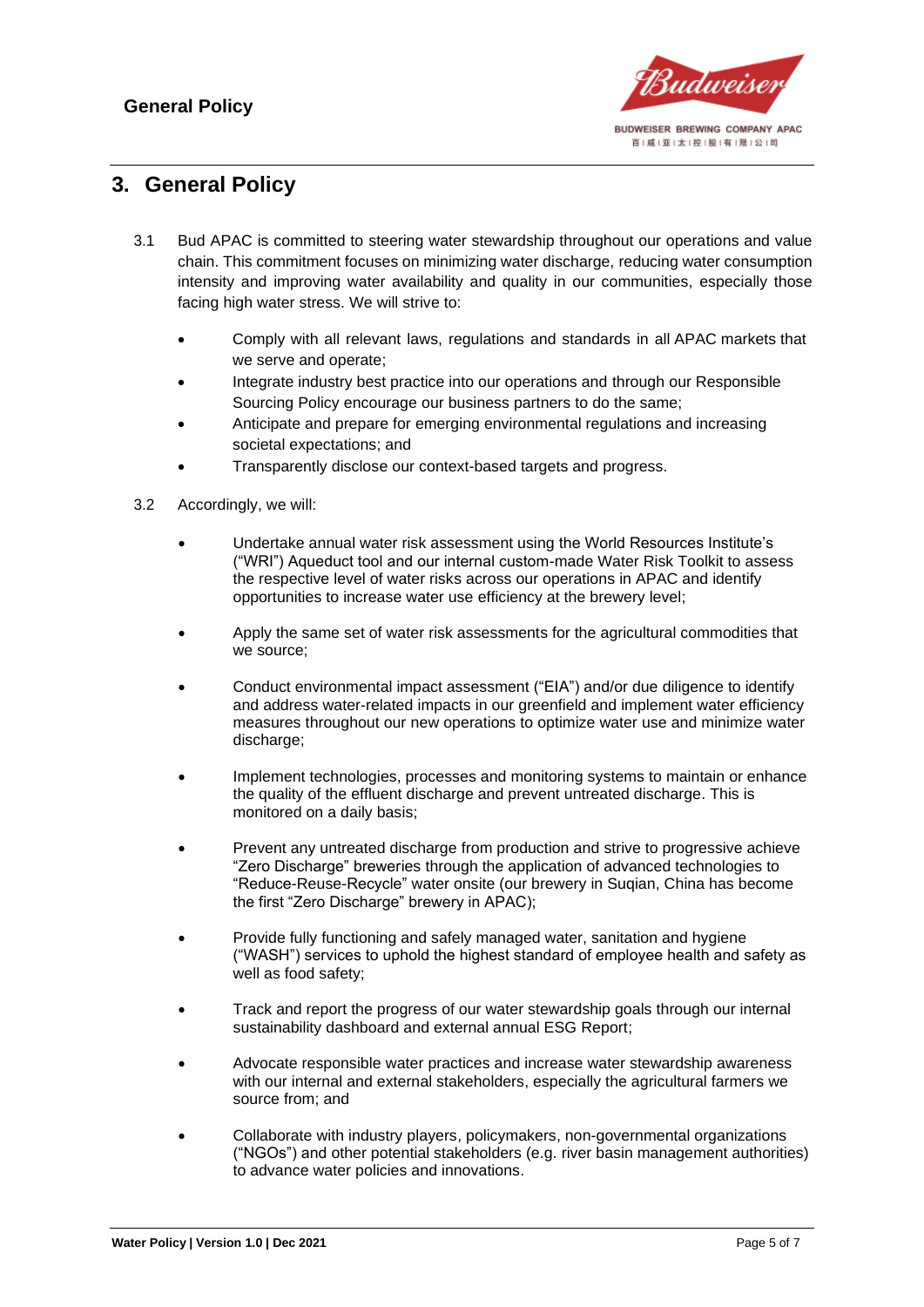

#### <span id="page-5-0"></span>**4. Implementation and Review**

- 4.1 Bud APAC will enact this policy by implementing procedures in our Voyager Plant Optimization ("VPO") manual.
- 4.2 All BUD APAC's employees and related suppliers must comply with the Water Policy.
- 4.3 Suggestions, issues and concerns raised by Bud APAC's employees and public concerns on Bud APAC's Water Policy will be reported to the management team and conveyed back to APAC Sustainability Team for further investigation and, if needed, rectification. Further amendments to the Water Policy will be made as necessary.
- 4.4 This Policy should be enforced into Bud APAC's practices and the responsibility to review the Policy lies with the Sustainability and Procurement Team. If applicable, the Water Policy should be communicated with related suppliers.
- 4.5 All respective budget controls are included in Bud APAC's annual budgets of relevant parties.
- 4.6 This Policy is approved by Huihuang Huang (Director of Zone Brewery Support ("ZBS") & Sustainability), who reports to the ESG Committee under the Board.
- 4.7 Key performance indicators ("KPIs") and status updates relating to each commitment identified in the Water Policy will be reported to meetings of the Board, ESG Committee, Sustainability and Procurement Team, ZBS's annual strategy, when needed. In addition, updated information will be placed on Bud APAC's website.
- 4.8 This Policy will be regularly reviewed in due course considering legislation, public policy and organizational changes and development in sustainability best practices, or at a minimum, every three (3) years. Updates of the Policy will be presented to the ESG Committee for endorsement.